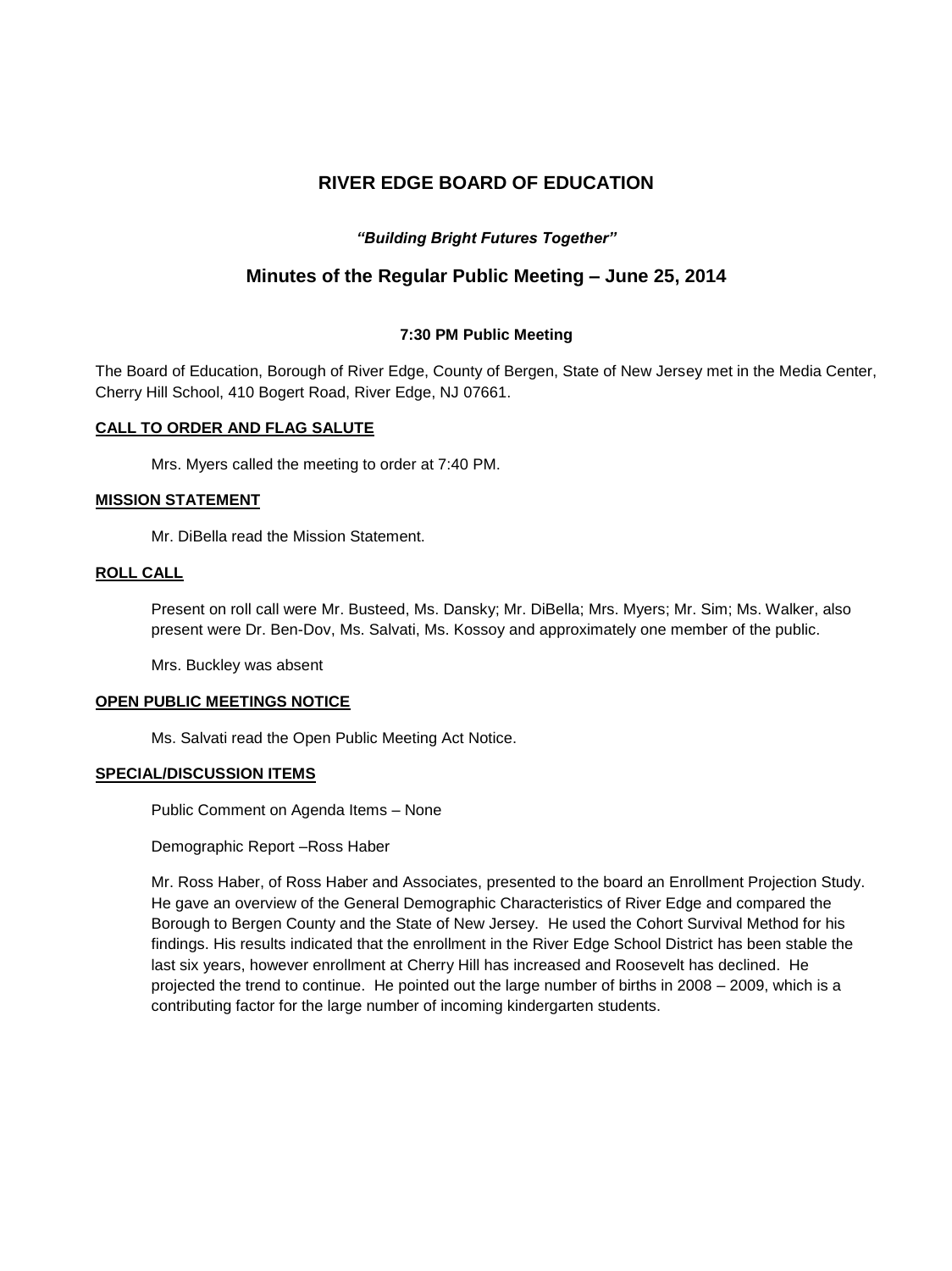# **REPORTS**

#### **SUPERINTENDENT**

Dr. Ben-Dov reported on the following:

- The 2013-2014 School Year is complete and the district had beautiful graduations and fantastic award ceremonies. There is a lot of planning going on and the administrators are busy with personnel and hiring. The positions that still need to be filled are part time basic skills teacher, part time gifted and talented teacher, two leave replacement positions, an instructional technology coach, and a Spanish teacher.
- There was a Community Planning Meeting was held on Tuesday, June 3<sup>rd</sup>. Mr. Alfred Annunizata will attend the September  $17<sup>th</sup>$  board meeting to report on results of the meeting to the board.
- A great deal of Professional Development and Curriculum Writing will take place this summer. Professional Development for all staff will take place on the first days before school begins and will continue during the school year.
- New Teacher Orientation will be held on Wednesday, August 27<sup>th</sup> and Thursday, August 28<sup>th</sup>.
- We are looking into replacing the Renaissance Star benchmarking assessment with Link It. Dr. Ben-Dov would like to see if it predicts our achievements better. We piloted the new system in a few classes and we'll decide after the NJ ASK results are received.
- Gianna Apicella and Julia Diminich will attend a seminar hosted by Tracey Severns regarding how to communicate common core to parents.
- There is a professional development training that Dr. Ben-Dov would like herself, Mrs. Heitman, Ms. Kossoy, Mrs. Rosen, and Mrs. Kuruc to attend. It's called Leadership Academies.
- The mentoring demands have changed by the Department of Education. A new mentoring plan was shared with the board and some potential new expenses were discussed.
- There is a resolution on tonight's agenda to approve the Bilingual/ESL Three-Year Program Plan for school years 2014-2017.
- The mayor of River Edge is interested in starting a book club to promote literacy for first graders. We agreed to participate and are awaiting next steps.
- Dr. Ben-Dov gave the board members an update on the kindergarten enrollment. She is resisting making nine classes for the 2014-2015 school year. She will wait and make her decision in August.
- Dr. Ben-Dov gave the board members an update on the letter that went to parents of the current first graders at Cherry Hill School. There will be nine children making the move from Cherry Hill School to Roosevelt School.
- Dr. Ben-Dov stated the Mayor of River Edge will discuss with the Fire Chief our request of having the primary elections in the River Edge Fire House instead of our schools.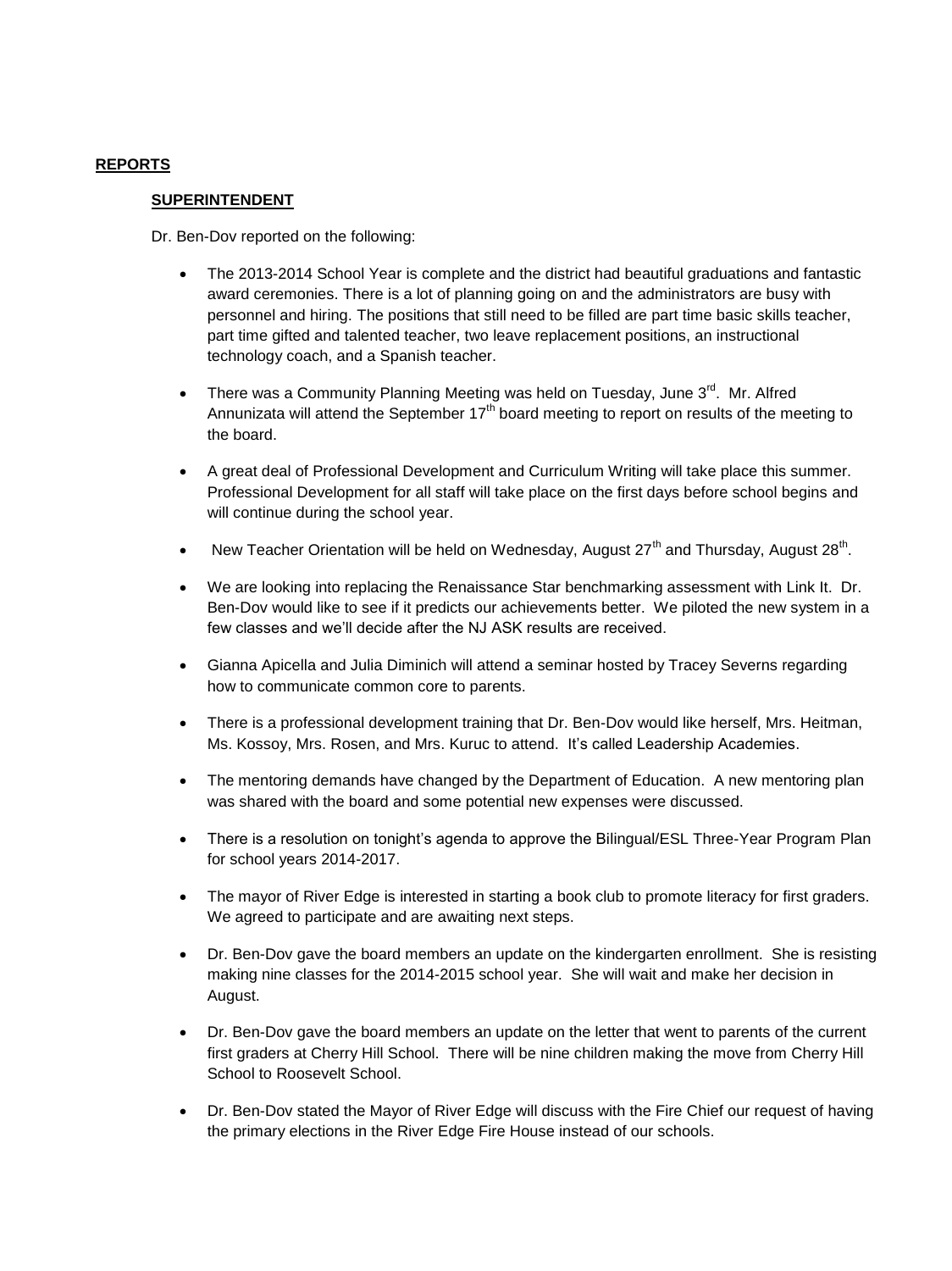# **PRINCIPAL**

Ms. Kossoy reported on the following:

- Ms. Kossoy stated June was a busy and successful month for Roosevelt School.
- Field days were held this month and were great. The children had a lot of fun.
- Graduation and the award ceremony for Roosevelt School was held on Monday, June 23, 2014.
- The 2013 2014 school year was a very successful one and went very well.

# **BOARD SECRETARY**

Ms. Salvati reported on the following:

- Ms. Salvati stated the construction of the roof started on Tuesday, June 24th.
- On tonight's agenda there are two motions to approve the year-end deposit to Capital Reserve and the Maintenance Reserve Accounts.
- Ms. Salvati has not heard about our Extraordinary Aid yet, but expects to hear by July.
- Ms. Salvati spoke about the opportunity to refinance our bonds again. It was previously done in 2012. At current market rates it could produce a tax savings of \$367,000 over the life of the bonds. She will prepare resolutions for the July  $30<sup>th</sup>$  meeting.
- Ms. Salvati has spoken to other Business Administrators regarding re-registration of their districts. She has gathered some information from them and learned that it has only generated a few kids in their districts and they recommended re-registering no more than two grades at a time.

### **PRESIDENT**

 Mrs. Myers asked if the district has published the open Board of Education seats. Ms. Salvati answered that she will post it on the district website.

# **COMMITTEES**

 $\bullet$  Mr. Sim attended an Asian/Korean Parent Meeting on June 12<sup>th</sup>.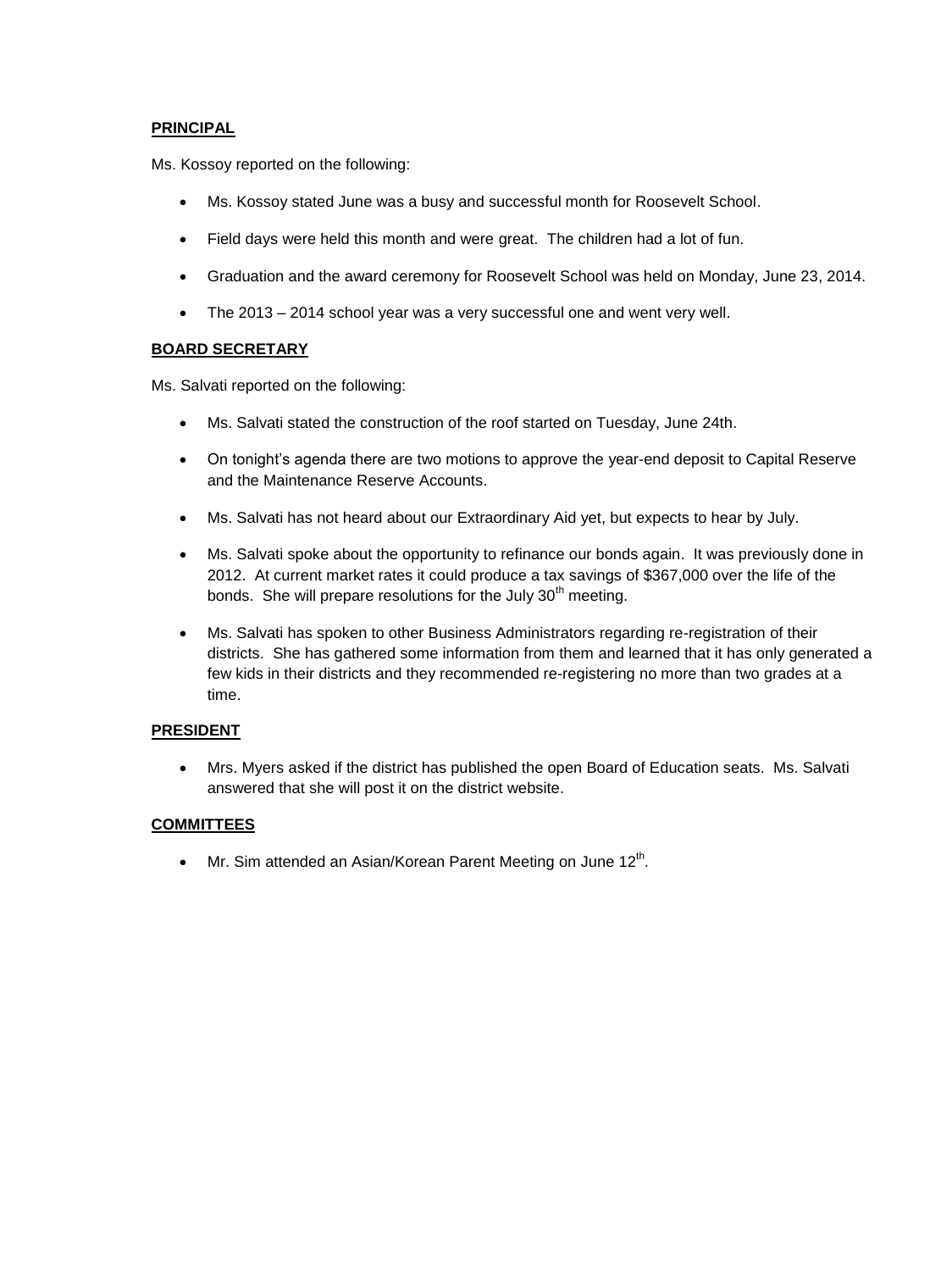### **MOTIONS TO BE ACTED UPON**

#### **ADMINISTRATION/POLICY**

Motion by Mr. Busteed Seconded by Mr. DiBella

1. That the Board of Education approve the following State Contract Vendors for 2014-2015.

| Apple Computer              | Contract #CCN621450   | Technology                    |
|-----------------------------|-----------------------|-------------------------------|
|                             |                       |                               |
| <b>School Specialty</b>     | Contract # 80986      | <b>Instructional Supplies</b> |
| Government Connect          | Contract # NCPA 01-02 | Technology                    |
|                             |                       |                               |
| Spruce Industries           | Contract #83721       | <b>Custodial Supplies</b>     |
|                             |                       |                               |
| Northeast Janitorial        | MRESC #12/13 -65      | <b>Custodial Supplies</b>     |
|                             |                       |                               |
| <b>CDW Government</b>       | Contract# A83083      |                               |
| (Cisco)                     |                       | Technology                    |
|                             |                       |                               |
| <b>Keyboard Consultants</b> | MRESC #12/13-18       | Technology                    |
|                             |                       |                               |

2**. WHEREAS,** the Board of Education is meeting in public session on June 25, 2014 and it will not meet again in public session until July 30, 2014.

**WHEREAS,** certain business transactions must necessarily be addressed during the hiatus of public sessions of the Board, including but not limited to, the offering of contracts of employment.

**NOW THEREFORE BE IT RESOLVED** that the Superintendent of Schools is authorized to offer contracts of employment on behalf of the Board between June 25, 2014 and July 30, 2014 subject to final approval of the Board.

**3. WHEREAS,** the Borough of River Edge, County of Bergen, State of New Jersey is applying to the New Jersey Department of Transportation for grant funding under the Safe Routes to School Program; and

**WHEREAS,** the funds are provided under the Moving Ahead for Progress in the 21<sup>st</sup> Century (MAP-21); and

**WHEREAS,** the River Edge School Safety Improvements at the Cherry Hill Elementary School and the Roosevelt Elementary School project meets all the criteria necessary to receive funding under the Safe Routes to School Program; and

**WHEREAS,** the River Edge School Safety Improvements at the Cherry Hill Elementary School and the Roosevelt Elementary School project will promote safe walking and biking along the routes to and from school and improve the quality of life for the residents of River Edge Borough; and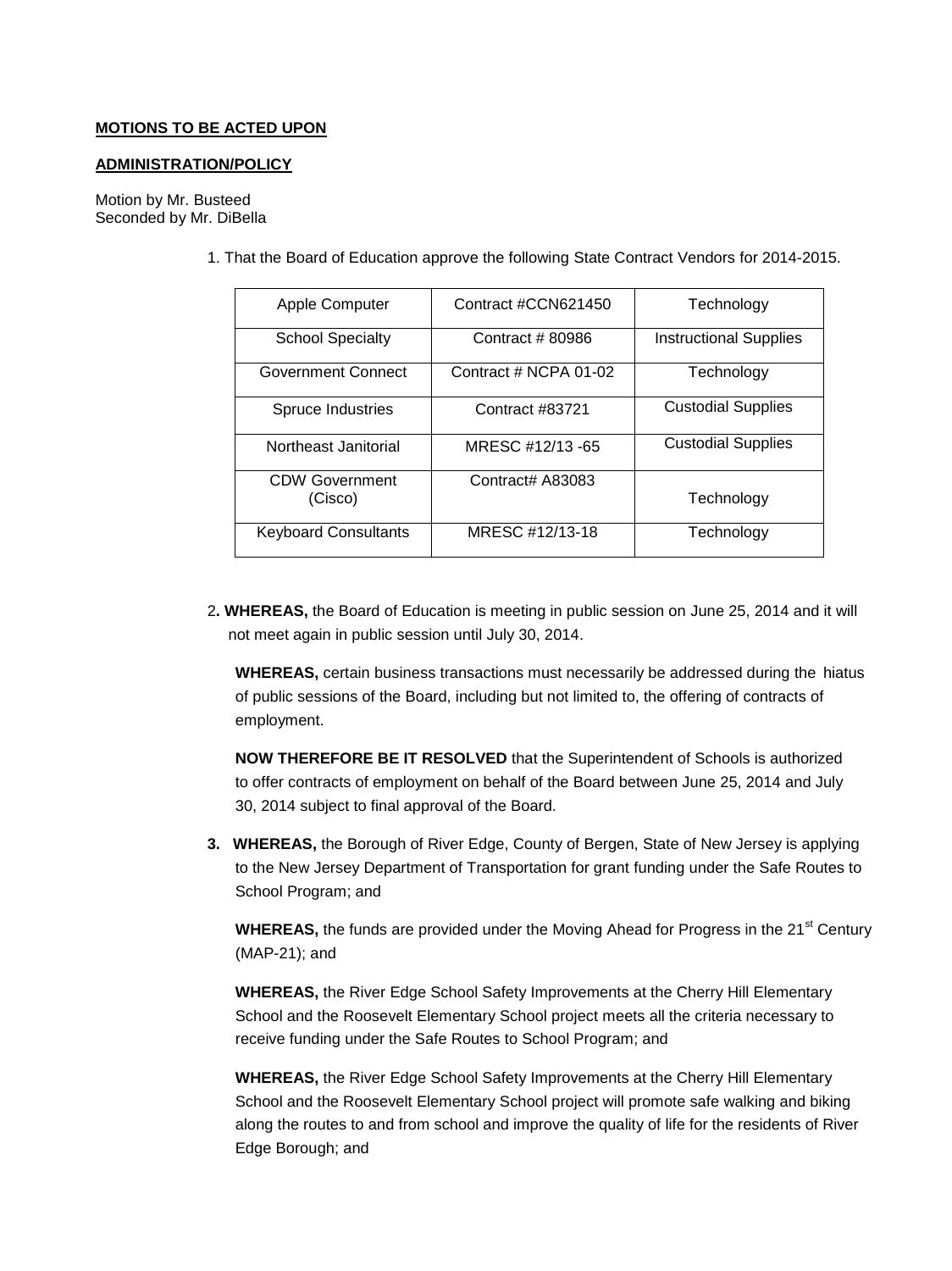**NOW, THEREFORE, BE IT RESOLVED,** that the River Edge Board of Education fully supports the Safe Routes to School Project being submitted by the Borough of River Edge.

- 4. That the Board of Education approve the 2014 2015 Statement of Assurance for Mentoring Plan.
- 5. BE IT RESOLVED that N.J.A.C. 6A:23A-6.5 requires school districts to evaluate business processes annually to ensure that a strong control environment exists in which sound segregation of duties are in place and allocated amongst available resources appropriately.

BE IT FURTHER RESOLVED that N.J.A.C. 6A:23A-6.6 requires school districts to establish standard operating procedures for each task or function of the business operations of the district and that district employees are aware of such procedures.

NOW THEREFORE BE IT RESOLVED that the Board of Education approve a standard operating procedures and internal controls manual for the period July 1, 2014 through June 30, 2015, as recommended by the Superintendent.

Ayes: Mr. Busteed, Ms. Dansky, Mr. DiBella, Mrs. Myers, Mr. Sim, Ms. Walker Nays: None

#### **CURRICULUM/EDUCATION**

Motion by Mr. DiBella Seconded by Ms. Walker

> 1. That the Board of Education approves the Bilingual/ESL Three-Year Program Plan for school years 2014-2017.

Ayes: Mr. Busteed, Ms. Dansky, Mr. DiBella, Mrs. Myers, Mr. Sim, Ms. Walker Nays: None

#### **BUILDING & GROUNDS**

Motion by Ms. Walker Seconded by Ms. Dansky

> 1. That the Board of Education approve Change Order # GC-01 from Alltec, Inc. for Toilet Renovations at Roosevelt School.

| Change Order | Description | Amount |
|--------------|-------------|--------|
|              |             |        |

GC-01 Credit for unused allowance. (\$3,000)

Original contract Sum - \$44,669.00; New Contract sum including this Change Order will be \$41,669.00

Ayes: Mr. Busteed, Ms. Dansky, Mr. DiBella, Mrs. Myers, Mr. Sim, Ms. Walker Nays: None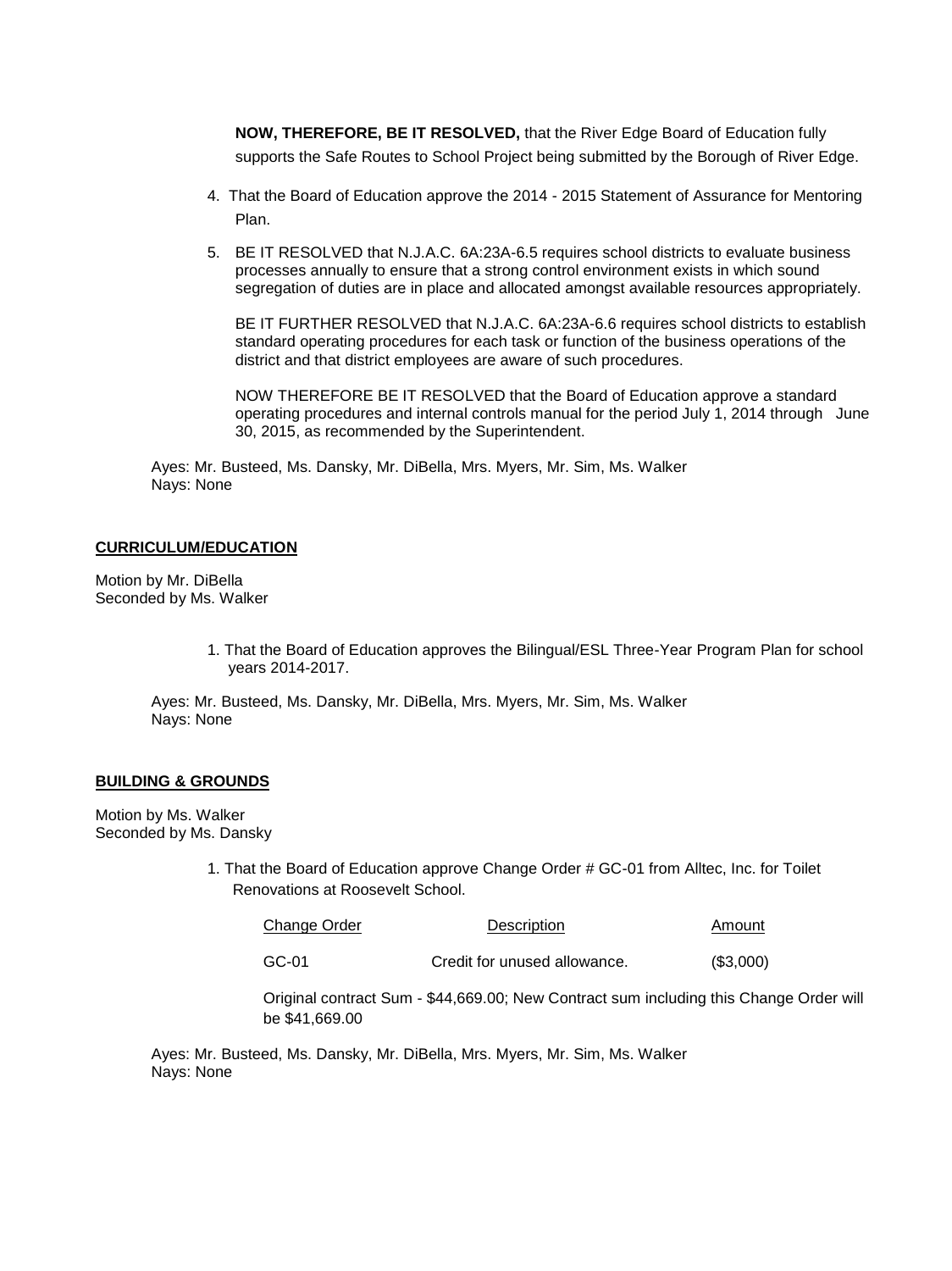#### **FINANCE/GRANTS/GIFTS**

Motion by Ms. Dansky Seconded by Mr. Sim

> 1. That the Board of Education approve the bills & claims dated June 2014 totaling \$318,264.37 including checks #36301 through #36388. Payrolls dated May 15, 2014 and May 30, 2014, totaling \$1,053,939.46 issued therefore, a copy of such warrants list be attached as part of these minutes. (Addendum)

Ayes: Mr. Busteed, Ms. Dansky, Mr. DiBella, Mrs. Myers, Mr. Sim Nays: None Abstained: Ms. Walker

Motion by Mr. Sim Seconded by Mr. Busteed

- 2. That the Board of Education approve the Budget Transfers for the school year 2013-2014 as of April 30, 2014. (Addendum)
- 3. That the River Edge Board of Education approve the Secretary's and Treasurer's Reports for the period ending April 30, 2014.

Further, we certify that as of April 30, 2014 after review of the secretary's monthly financial report (appropriations section) and upon consultation with the appropriate district officials, to the best of our knowledge no major account or fund has been overexpended in violation of N.J.A.C. 6A:23-2.11 and that sufficient funds are available to meet the districts financial obligation for the remainder of the fiscal year. (Addendum)

- 4. That the Board of Education approve the transfer of the Capital Project Fund Interest Income for the 2013-2014 school year to the General Fund.
- 5. WHEREAS, NJSA 18A:21-2 and NJSA 18A:7G-13 permit a Board of Education to establish and/or deposit into certain reserve accounts at year end, and

WHEREAS, the aforementioned statutes authorize procedures, under the authority of the Commissioner of Education, which permit a Board of Education to transfer anticipated excess current revenue or unexpended appropriations into reserve accounts during the month of June by board resolution, and

WHEREAS, the River Edge Board of Education wishes to deposit anticipated current year surplus into a Capital Reserve account at year end, and

WHEREAS, the River Edge Board of Education has determined that up to \$500,000 is available for such purpose of transfer;

NOW THEREFORE BE IT RESOLVED by the River Edge Board of Education that it hereby authorizes the district's School Business Administrator to make this transfer consistent with all applicable laws and regulations.

6. WHEREAS, NJSA 18A:21-2 and NJSA 18A:7G-13 permit a Board of Education to establish and/or deposit into certain reserve accounts at year end, and

WHEREAS, the aforementioned statutes authorize procedures, under the authority of the Commissioner of Education, which permit a Board of Education to transfer anticipated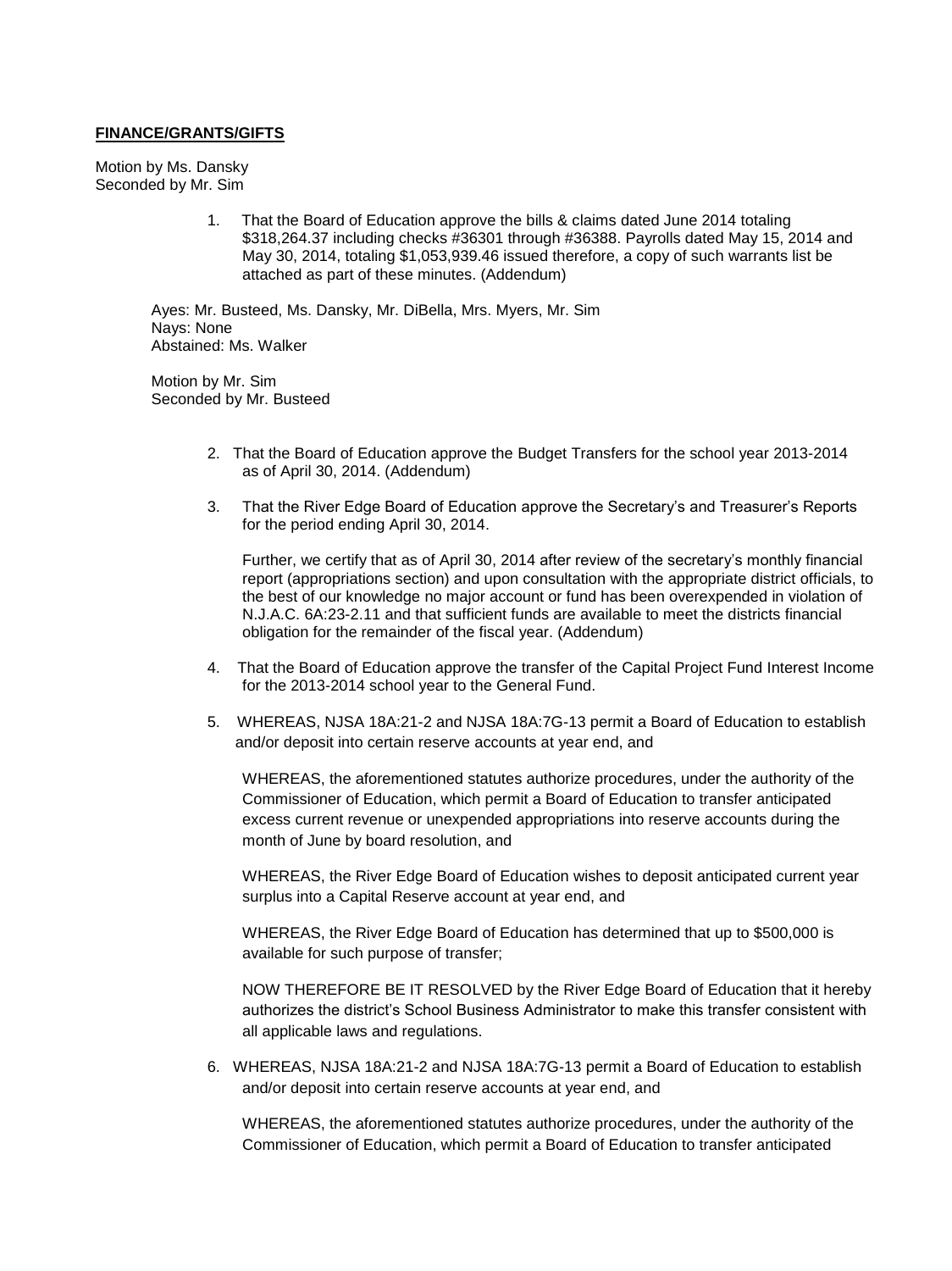excess current revenue or unexpended appropriations into reserve accounts during the month of June by board resolution, and

WHEREAS, the River Edge Board of Education wishes to deposit anticipated current year surplus into a Maintenance Reserve account at year end, and

WHEREAS, the River Edge Board of Education has determined that up to \$50,000 is available for such purpose of transfer;

NOW THEREFORE BE IT RESOLVED by the River Edge Board of Education that it hereby authorizes the district's School Business Administrator to make this transfer consistent with all applicable laws and regulations.

- 7. That the Board of Education approve the OMNI Group as the third party Plan Administrator for the District's 457 retirement plan and adopt the 457 Plan Agreement.
- 8. That the Board of Education approve a petty cash fund for the 2014 2015 school year as per the Standard Operating Procedures Manual with cash on hand not to exceed \$300.00 with no single reimbursement over \$125.00.

Ayes: Mr. Busteed, Ms. Dansky, Mr. DiBella, Mrs. Myers, Mr. Sim, Ms. Walker Nays: None

#### **PERSONNEL**

Motion by Mr. Busteed Seconded by Mr. DiBella

- 1. That the Board of Education, with the recommendation of the Superintendent, approve James Levis, bus driver, for a maximum of 23 hours per week for the 2014-2015 school year.
- 2. That the Board of Education, with the recommendation of the Superintendent, approve the following as substitute employees for the 2014-2015 school year.

#### Substitute Teachers

Anastos, Stacey Behrens, Ann Callahan, Caitlin Berman, Emily Chamberlain, Gina Chamberlain, Kimberly Dellatorre, Patricia Delpriore, Rebecca Drossman, Ann Fairchild, Matthew Guinta, Lisa Kafafian O'Mealy, Karen Kossuth, Jeanmarie Laxamana, Ron

Lobley, Pamela Masiello, Debra McGinley, Wendy Osterlof, Julie Perricone, Lorraine Piccinich, Stephanie Polacek, Gabriele Sapone, Francine Sulner, Sharon Thomas, Ann Marie Tietjen, Eloise Wiseman, Helene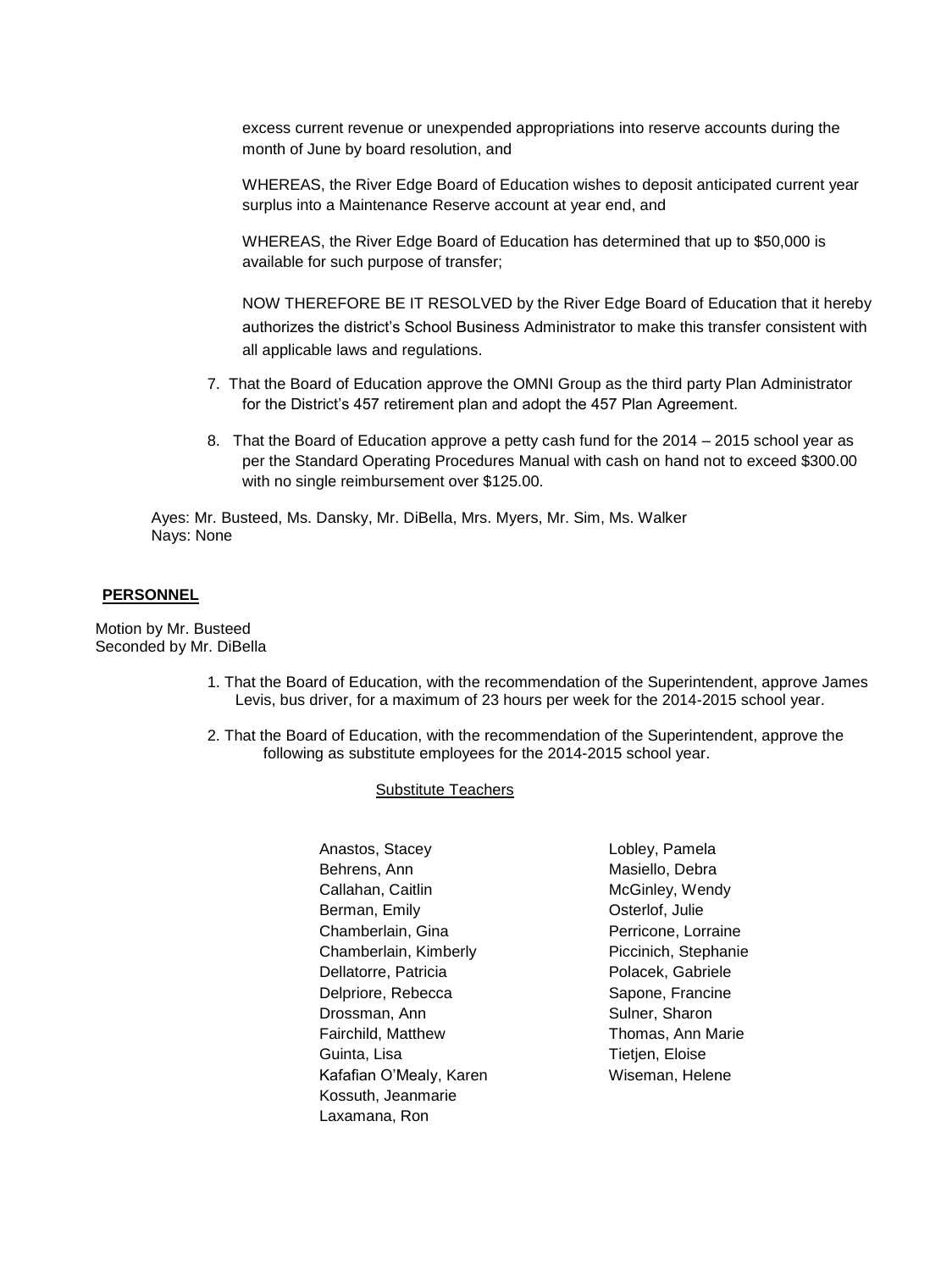Mary Ellen Cameron Mary Castellyi Lisa Derbalian Maureen Finnegan Pamela McConville **Karen Horn** Mary Pennotti **Mary Pennotti** JoAnn Jennings

**Substitute Nurses Substitute Clerical Aides**

Theresa Scannapeco-Sims

3. That the Board of Education, with the recommendation of the Superintendent, approve the following as Full Time ABA Aides for the 2014-2015 school year.

> Albrizio, Judith Bastable, Mary Belits, Helen Benitez, Francisco Best, Rosa Marisela Blackwell, Alexandria Capozzi, Rhonda Connors,Deborah Coquel, Theresa Douglas, Alrick Drill, Aleida Lawler, Kathleen Lekkas, Alexia Lettieri, Gianna Lloyd, Sheryl

Manning, Wendy Maurice, Diana Nyhan, Catherine Ofshinsky, Carol Ofshinsky, Sandra Otero, Ahinoa Rivera, Joanne Runfeldt,Tyne Schmidt, Alexandra Slade, Lauren Spinetti, Lisa Vuoncino, Alicia Wallace, Deanna Watson, Christine Yphantides, Laura

4. That the Board of Education, with the recommendation of the Superintendent, approve the following as Part Time Aides for the 2014-2015 school year.

Arjarasumpun,Thippawon Bobetski-Cadmus,Valerie Chamberlain, Kim Copolla, Donna Deckler, Tara Fand, Stephanie Francin, Sharon Frontauria, Jacqueline Lane, Sheila Lobley, Pam McKinless, Kathleen Meyer, Donna Murtha, Kathleen Noel, Eleanor Heather Ogden Oliveri, Barbara Perekupka, Cleo Rodriguez, Patricia Shuler, Elizabeth Van Buran, Michelle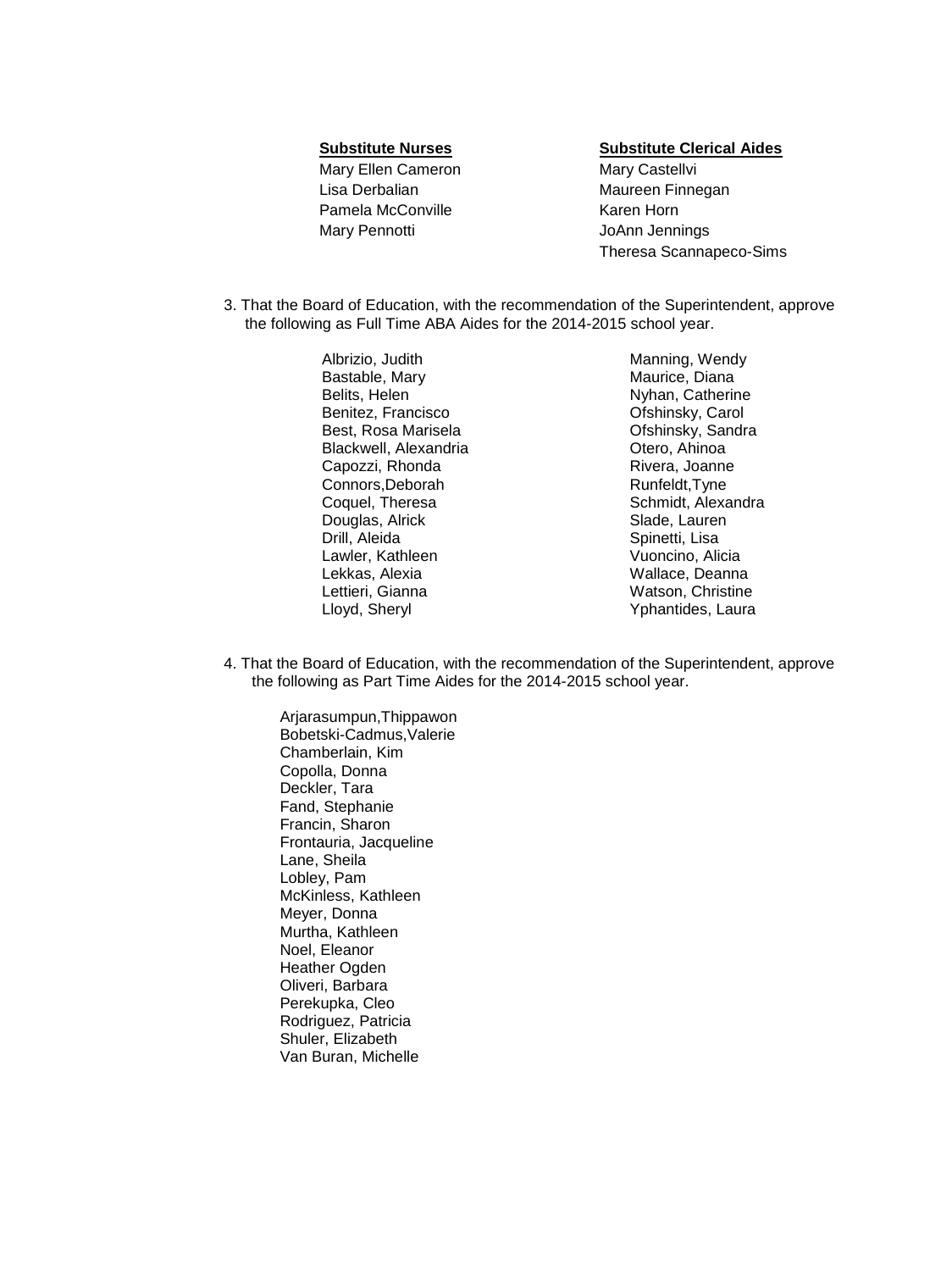- 5. That the Board of Education, with the recommendation of the Superintendent, approve, Monica Schnee, Teacher in Charge, for Cherry Hill School for the 2014-2015 school year.
- 6. That the Board of Education, with the recommendation of the Superintendent, approve Frank Perrone, Teacher in Charge, for Roosevelt School for the 2014-2015 school year.
- 7. That the Board of Education approve the following individuals to be approved for Morning Supervision Duty as per Article XIII Section 13.3 of the River Edge Education Association Contract Agreement.

Noy Sapir Michelle Baragona Katherine O' Reilly Reem Halabi Marilena Puma Beth Unanue

8. That the Board of Education authorize the Business Administrator/Board Secretary to hire the following custodial helpers for 6 weeks beginning June 30, 2014 through August 8, 2014 for summer recess at a maximum of 40 hours per week at a salary rate of \$8.25 per hour.

> Christian Fabisiak Garrett Hessman Grant Hessman Ian McDougall

- 9. That the Board of Education approve, with the recommendation of the Superintendent, Keandrew Tee, Part-Time Technology Aide, for a maximum of 250 hours at a salary of \$8.25 per hour, for the period of June 26, 2014 to August 30, 2014.
- 10.That the Board of Education approve the salary guide for part-time hourly clerical, instructional, health and lunch aides for the 2014-2015 school year.
- 11.That the Board of Education approve the salary guide for ABA Aides 2014-2015 school year.
- 12.That the Board of Education, with the recommendation of the Superintendent, approve the employment of the following ABA Aides for the Building Bridges Extended School Program, In-Home Instruction, \$35.00 per hour from August 1, 2014 to August 31, 2014.

| <b>ABA</b> Instructor | <b>Total Hours</b> |
|-----------------------|--------------------|
| Deanna Wallace        | 60                 |
| Debbie Connors        | 20                 |
| Sandy Blackwell       | 20                 |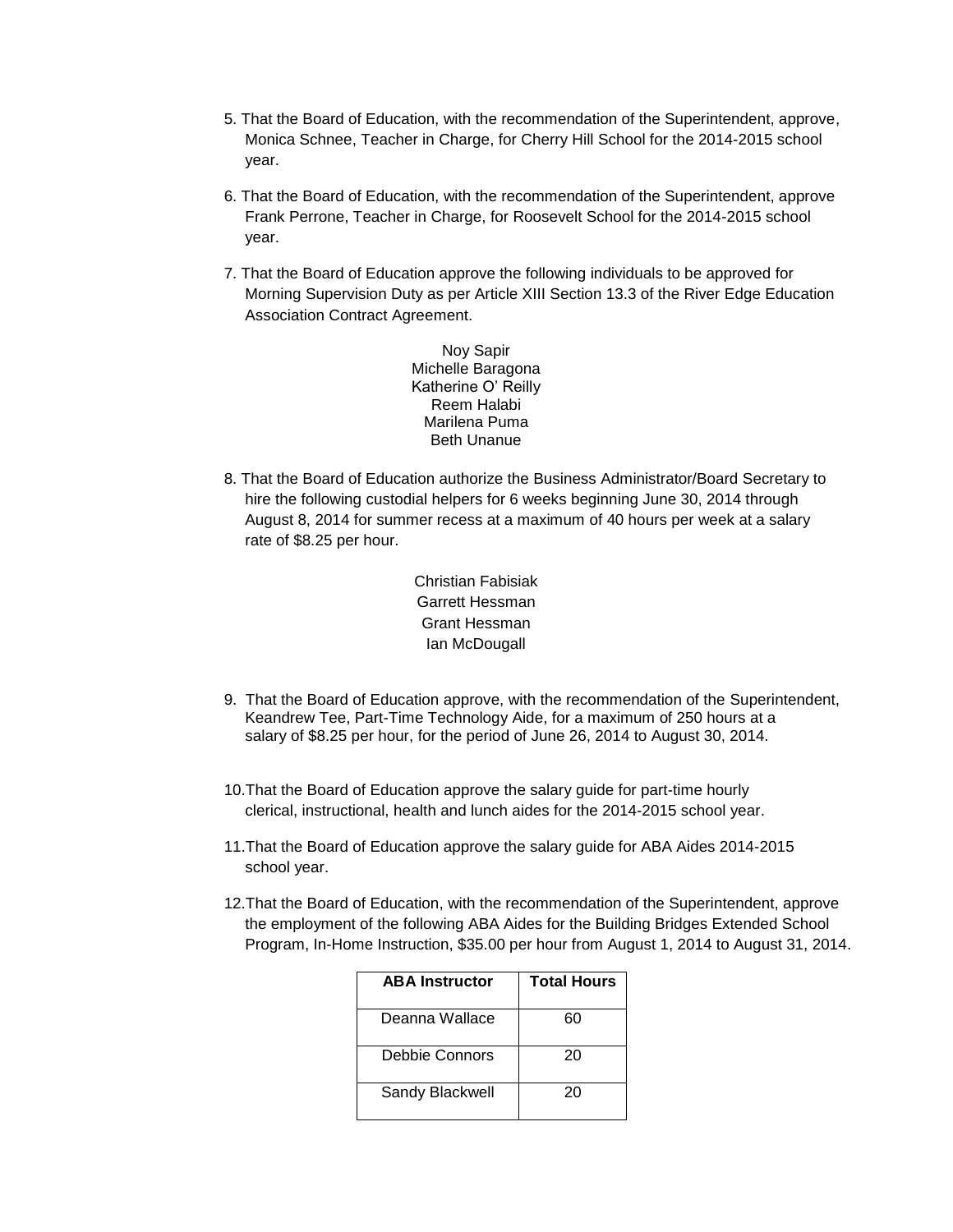| <b>Ashley Gargiulo</b> | 50 |
|------------------------|----|
| <b>Tyne Runfeldt</b>   | 30 |
| Rosa Marisela Best     | 35 |
| Angel Linton           | 35 |
| <b>Theresa Coquel</b>  | 55 |
| Reem Halabi            | 20 |
| Laura Yphantides       | 30 |
| Lauren Slade           | 32 |

- 13. That the Board of Education, with the recommendation of the Superintendent approve Whitney White, Leave Replacement Teacher effective September 1, 2014, BA, Step 1-2.
- 14. That the Board of Education accept, with regret, the retirement of Louise Borek, Custodian, effective August 6, 2014.
- 15. That the Board of Education accept, with regret, the resignation of Melvin Batista, ABA Aide, effective June 24, 2014.
- 16. That the Board of Education, with the recommendation of the Superintendent, approve the employment of the following teachers at their contractual per diem hourly rate, for the Summer Resource Room Program, from June 25, 2014 to July 18, 2014

| <b>Name</b>           | <b>Hours</b>                                                                      |
|-----------------------|-----------------------------------------------------------------------------------|
| <b>Sharon Francin</b> | $8:30 - 12:30$ (4 hours/day - per diem)                                           |
|                       | 7 That the Roard of Education, with the recommendation of the Superintendent anni |

- 17. That the Board of Education, with the recommendation of the Superintendent approve Ron Laxamana, Part-time Aide, effective September 1, 2014.
- 18. That the Board of Education, with the recommendation of the Superintendent, approve the employment of the following teachers at their contractual per diem hourly rate, for the Summer Resource Room Program, from June 25, 2014 to July 3, 2014

| <b>Name</b>    | <b>Hours</b>                            |
|----------------|-----------------------------------------|
| Tara Benevento | $8:30 - 12:30$ (4 hours/day - per diem) |

Ayes: Mr. Busteed, Ms. Dansky, Mr. DiBella, Mrs. Myers, Mr. Sim, Ms. Walker Nays: None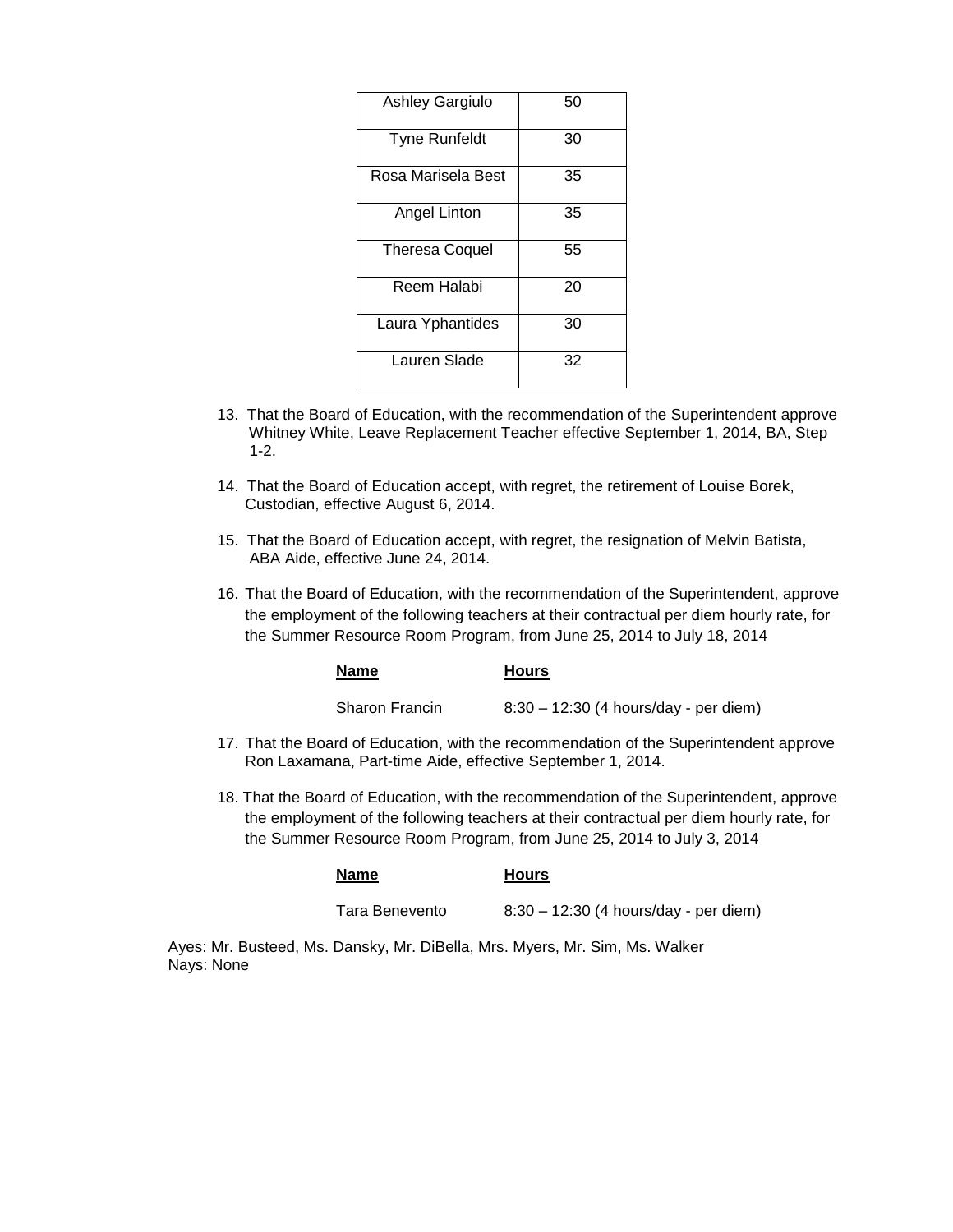#### **RIVER EDGE SPECIAL EDUCATION**

Motion by Mr. DiBella Seconded by Ms. Walker

> 1. That the Board of Education, with the recommendation of the Superintendent approve the services of Christie Rutherford and Karen Willick, Physical Therapists, for the 2014-2015 school year.

Ayes: Mr. Busteed, Ms. Dansky, Mr. DiBella, Mrs. Myers, Mr. Sim, Ms. Walker Nays: None

#### **REGION V ADMINISTRATION & TRANSPORTATION**

Motion by Ms. Walker Seconded by Ms. Dansky

> 1. That the Board of Education approve Region V Budget for the 2014-2015 school year. (Addendum)

Ayes: Ms. Dansky, Mr. DiBella, Mrs. Myers, Mr. Sim, Ms. Walker Nays: None Abstained: Mr. Busteed

Motion by Ms. Dansky Seconded by Mr. Sim

- 2. That the Board of Education approve the bills & claims dated June, 2014 totaling \$849,484.11 including checks #62609 through #62782.
- 3. That the Board of Education approve with the recommendation of the Superintendent, the employment of the Region V Staff for the 2014-2015 school year as per the list, on file in the District Office.
- 4. That the Board of Education approve the following Quote Contract for Scholastic **Transportation**

| ∣ Route #        | Transporter            | <b>Per Diem</b> |
|------------------|------------------------|-----------------|
| Q <sub>180</sub> | New Bridges/Mt. Carmel | \$116.00        |

5. That the Board of Education approve the following Bid Contract for Jacoups **Transportation** 

| Route # | <b>Transporter</b>    | <b>Per Diem</b> |
|---------|-----------------------|-----------------|
| 2069    | River Dell H.S./M.S   | \$70.00         |
| 2073    | <b>Berkley School</b> | \$85.00         |

6. That the Board of Education approve the 2013-2014 Jointure Transportation Agreement between Region V (Host) and Sussex County Regional Cooperative (Joiner).